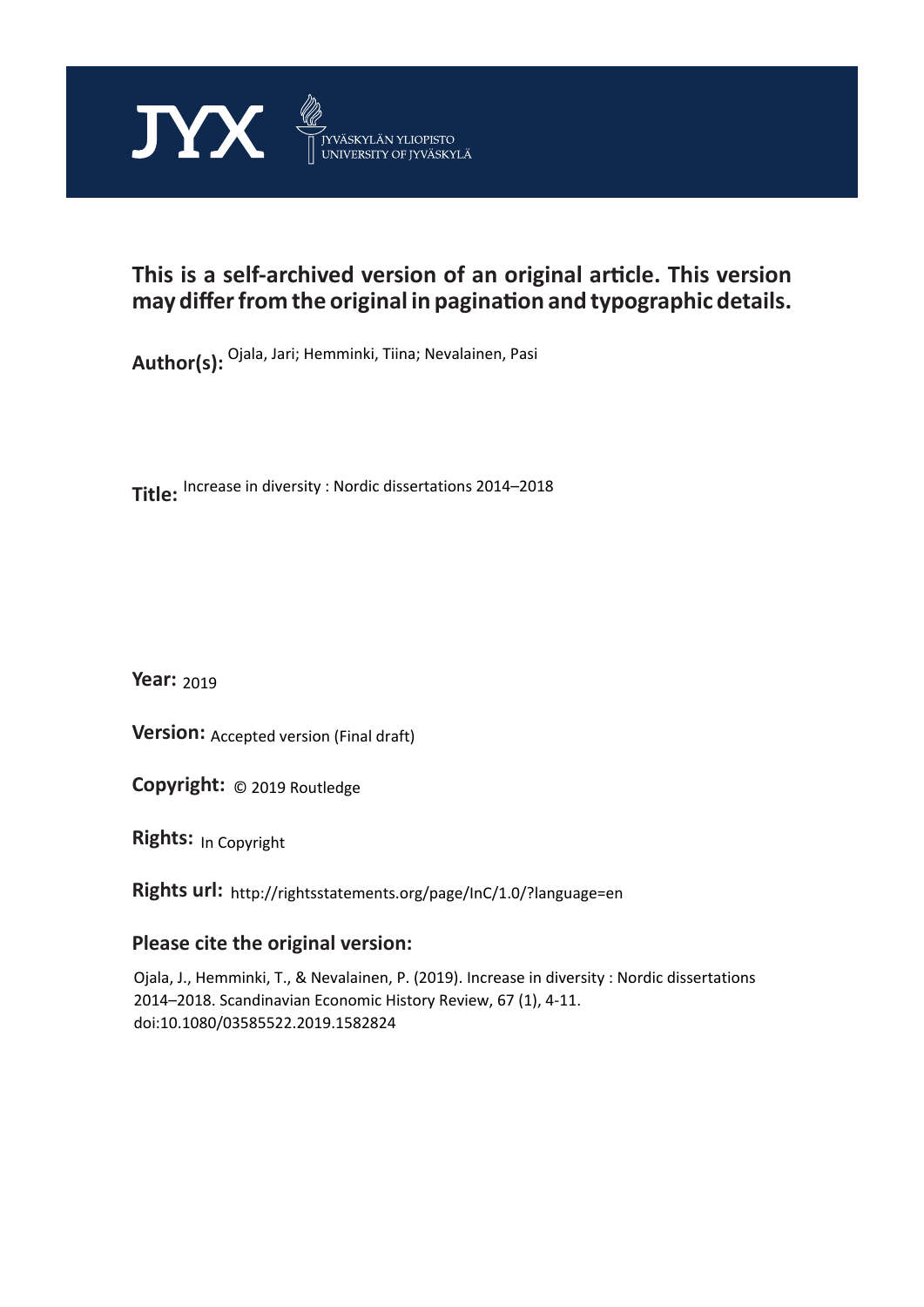### **Increase in diversity: Nordic Dissertations 2014–2018**

Jari Ojala, Tiina Hemminki and Pasi Nevalainen

This issue of the *Scandinavian Economic History Review* features a list of dissertations published in the Nordic countries in 2017 and 2018 (Appendix). As in our previous surveys (Ojala, Hemminki & Nevalainen, 2016 and 2018), we approached Nordic universities and business schools requesting them to provide full lists of dissertations completed in 2017 and 2018 addressing topics in economic and business history. This time our survey yielded altogether 46 dissertations. As in our previous surveys, the topic of the dissertation (not the department nor the discipline) was used to determine if it was eligible for inclusion to our survey. After compiling the list, we approached the authors requesting a summary of their dissertations. These summaries are included as an Appendix to this text. Unfortunately, we did not receive abstracts from all authors. The *Scandinavian Economic History Review* webpages provide direct links to all dissertations available on the Internet.

**Table 1.** Numbers of dissertations in economic and business history completed in the Nordic countries, 2014–2018.

|                                                                                                                                                                                                                                              | Denmark                     | Finland         | Norway  | Sweden | Total |
|----------------------------------------------------------------------------------------------------------------------------------------------------------------------------------------------------------------------------------------------|-----------------------------|-----------------|---------|--------|-------|
| 2014                                                                                                                                                                                                                                         | $\mathcal{D}_{\mathcal{L}}$ | 9               |         | 15     | 31    |
| 2015                                                                                                                                                                                                                                         |                             | 4               |         | 14     | 19    |
| 2016                                                                                                                                                                                                                                         | $\mathcal{D}_{\mathcal{L}}$ | 9               | 2       | 13     | 26    |
| 2017                                                                                                                                                                                                                                         |                             | 4               |         | 14     | 20    |
| 2018                                                                                                                                                                                                                                         | 3                           |                 | 2       | 14     | 26    |
| Total<br>-<br>and the contract of the contract of the contract of the contract of the contract of the contract of the contract of the contract of the contract of the contract of the contract of the contract of the contract of the contra | 8<br>$\sim$ $\sim$          | 33<br>--------- | 11<br>. | 70     | 122   |

Source: Surveys in 2016, 2017 and 2018.

Considering overall our previous and this latest survey, we can say that economic history research is doing well in Nordic countries: no less than 122 dissertations were produced in the period 2014–2018 (Table 1). There is some annual fluctuation in these numbers although overall the number of dissertations has ranged approximately between 20 and 30. Yet there are clear differences between the countries. Sweden is the powerhouse of Nordic economic history research: 57 per cent of dissertations in the period 2014–2018 were produced in Sweden, which produces some 13 to 15 dissertations per annum. Finland follows Sweden with a 27 per cent share, while Norway and Denmark produce roughly ten per cent each of all dissertations in economic and business history. Lund University is the most productive institution, producing some 22 per cent of all dissertations. The second most productive Swedish university is Uppsala (16 per cent), followed by two Finnish universities: Helsinki (11 per cent), and Jyväskylä (10 per cent).

English is the most widely used language in economic history dissertations in the Nordic countries: roughly 60 per cent of dissertations are written in English. However, there are some striking differences between the countries. While almost 90 per cent of the Danish dissertations are written in English, this share is in Sweden a slightly over 70 per cent and in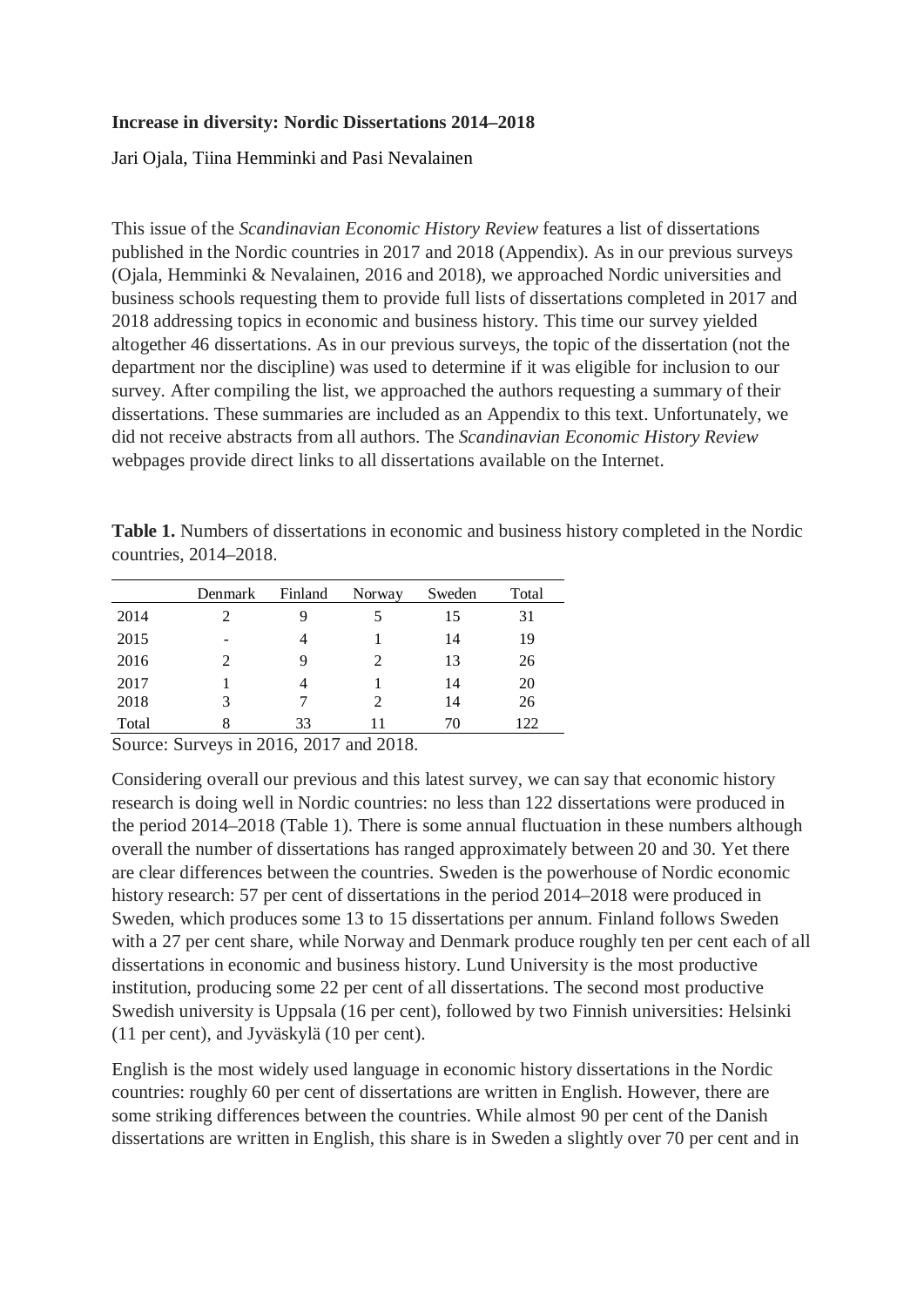Norway it is 55 per cent. In Finland, however, the share of dissertations written in English is 30 per cent although this share is clearly on the increase in Finland.

If we look at the time periods the dissertations address there are, again, some differences between the countries. In the Finnish case the early modern era (here defined as roughly the time before the 1850s) is clearly prevalent, with a 42 per cent share. In other Nordic countries the bulk of the dissertations are concerned with the industrial era (here defined as lasting from the 1850s to the 1950s). There seems to be a slight trend towards longer time periods: in 2014 roughly one fourth of dissertations still dealt with time periods of 50 years or longer, while this share was 50 per cent in 2018. Moreover, the share of dissertations analysing periods of 100 years or longer has increased from nine per cent (2014) to 24 per cent (2018).

|                                                                 | 2014 | 2015     | 2016 2017 |     | 2018     | Total | N   |
|-----------------------------------------------------------------|------|----------|-----------|-----|----------|-------|-----|
| Public institutions (law, government, and economy)              |      | 16       | 17        | 10  | 18       | 15    | 49  |
| Business, organisations and industry                            |      | 16       | 12        | 15  | 12       | 14    | 45  |
| Welfare (standard of living, inequality, minorities, education) |      | 13       | 12        | 10  | 12       | 12    | 39  |
| Growth, cycles, industrialisation                               |      | 11       | 8         | 8   | 6        | 10    | 32  |
| Population (demographty, migration, housing)                    |      | 11       | 9         | 8   | 8        | 9     | 31  |
| Labour                                                          | 5    | 11       | 9         | 6   | 6        | 8     | 25  |
| Trade and transport                                             | 6    | 6        | 7         | 6   | 10       | 7     | 23  |
| Technology, investments                                         |      | 2        | 4         | 13  | $\Omega$ | 5     | 17  |
| Primary sources of income (agriculture, use of land)            |      | $\Omega$ | 1         | 2   | 10       | 5     | 15  |
| Crises (war, recession)                                         |      | 3        | 4         | 4   | 2        | 4     | 14  |
| Finance, banking, credit                                        |      | 2        | 5         | 6   | 2        | 4     | 12  |
| Others (social, culture etc.)                                   |      | 10       | 12        | 10  | 14       | 9     | 30  |
| Total                                                           |      | 100      | 100       | 100 | 100      | 100   | 332 |

**Table 2.** Topics in Nordic dissertations (%)

Source: Surveys in 2016, 2017 and 2018. Note: One dissertation can be classified into several categories; therefore the total number of cases is 332, whereas the total number of dissertations is 122.

Following our previous surveys and the categorization introduced by Whaples (1991, 2002) we further divided dissertations into  $12<sup>1</sup>$  partly overlapping categories (Table 2). According to this categorization the dissertations most typically dealt with topics related to public institutions. These topics are especially popular in Norway and in Finland. Furthermore, business history is still an important topic in Nordic dissertations, although showing some annual fluctuation. Business history is especially topical in dissertations produced in Denmark, Norway and Finland. Welfare has been a fairly constantly important topic in recent years; this topic is especially important in Sweden and shows an increasing trend in Finland. Quite interestingly, growth studies as a whole show a clear declining trend in Nordic dissertations, while there is to some extent and increase in the category "others", thus showing an increase in the diversity of topics in Nordic dissertations.

<sup>&</sup>lt;sup>1</sup> Previously we used 13 categories. This time, however, we omitted the category "Methodology, theory" as it overlaps in practice with all other categories.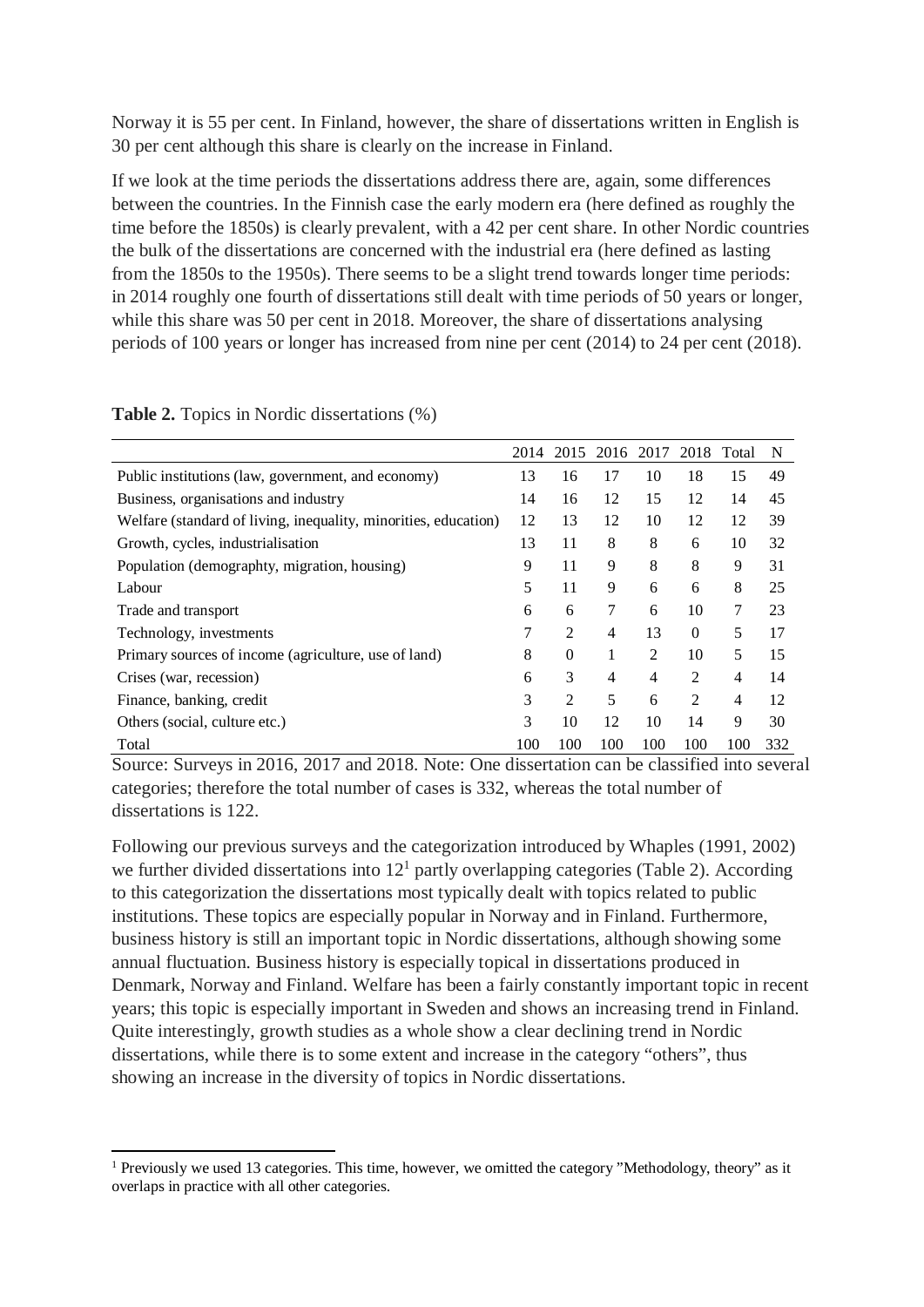#### **References**

Ojala, J., Hemminki, T., & Nevalainen, P. (2016). Defending dissertations on economic history. *Scandinavian Economic History Review*, *64*(3), 179–188. DOI: 10.1080/03585522.2016.1243851

Ojala, J., Hemminki, T., & Nevalainen, P. (2018). Dissertations in economic and business history in Nordic countries in 2016. *Scandinavian Economic History Review, 66*(1), 1–8. https://doi.org/10.1080/03585522.2018.1437681

Whaples, R. (1991). A quantitative history of the Journal of Economic History and the cliometric revolution. *The Journal of Economic History*, *51*(2), 289–301.

Whaples, R. (2002). The supply and demand of economic history: Recent trends in the journal of economic history. *The Journal of Economic History*, *62*(2), 524–532.

## **Appendix**

### **Nordic dissertations in economic history 2017–2018**

Ahnland, L. (2017). *Financialization in Swedish Capitalism: Debt, inequality and crisis in Sweden, 1900–2013*. Department of Economic History, Stockholm University. Retrieved from http://urn.kb.se/resolve?urn=urn:nbn:se:su:diva-148711

This dissertation contains the first comprehensive dataset on private debt in Sweden in 1900 to 2013. It moreover shows that there is a long-term relationship running from inequality, via private debt, to the risk of financial crisis in Sweden.

Andersson, J. (2018). *State Capacity and Development in Francophone West Africa*. Department of Economic History, Lund University. Retrieved from http://lup.lub.lu.se/record/ee203029-2d85-46d9-81af-bbbc5357b9eb

The thesis demonstrates the rich and diverse histories of modern states in Africa over the long 20th Century by presenting novel data and analysis on taxation and development in four countries in francophone West Africa – Benin, Côte d'Ivoire, Niger and Senegal. The evidence points to significant long-term growth of state capacity and development in the four countries, but also to their historical vulnerability and external dependence.

Aradhya, S. (2018). *Diversity of Legacy: The Experience of Immigrants and their Descendants in Sweden*. Department of Economic History, Lund University. Retrieved from http://lup.lub.lu.se/record/4d48db5f-8ebc-47ad-9b9f-6ceda0cdf5b1

Asmussen, B. (2018). *Networks and Faces between Copenhagen and Canton, 1730–1840*. Copenhagen Business School. Retrieved from http://hdl.handle.net/10398/9639

What characterised the merchants of the Danish Asiatic Company in China, which networks did they belong to and how did their affiliations influence the trade? Using Social Network Analysis, prosopography and microhistory, new light is shed on the people actually bridging the cultural distances, highlighting the importance of both formal, family and religious networks in the early modern global trade.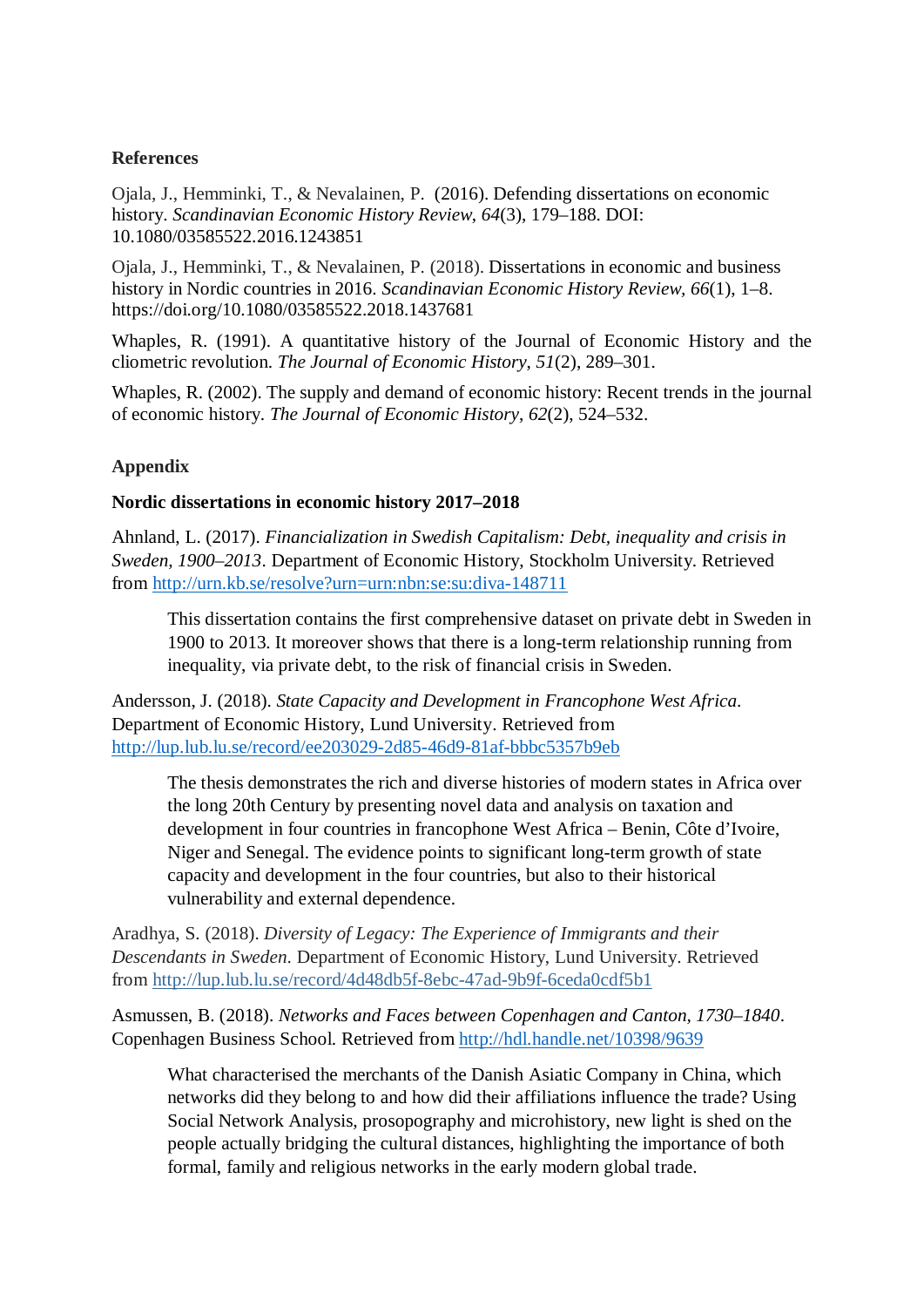Axelsson Lantz, E. (2018). *Naturresurser, sågverksbolag och bönder: konflikter i Västernorrland 1863–1906*. Department of Geography and Economic History, University of Umeå. Retrieved from http://urn.kb.se/resolve?urn=urn:nbn:se:umu:diva-151684

Chen, Z. (2018). *Getting old in a changing world: Sons, pensions, and the wellbeing of the elderly in contemporary China*. Department of Economic History, Lund University. Retrieved from http://lup.lub.lu.se/record/3eaa57cf-cc70-4614-aea5-09a512542bf5

Egedesø, P. J. (2018). *Essays in Health and Economic Development*. University of Southern Denmark.

This thesis explores some of the causes of the mortality transition. The thesis considers the role of preventive actions, such as information provision, yet demonstrates that not all efforts were successful. The thesis also highlights that the effect of general economic development, via its effect on improved nutrition, was a factor in the mortality transition.

Elwert, A. (2018). *Will You Intermarry Me? Determinants and Consequences of Immigrant-Native Intermarriage in Contemporary Nordic Settings.* Department of Economic History, Lund University. Retrieved from http://lup.lub.lu.se/record/c51d933b-037d-472d-9873 b6e90710d275

Erikson, M. (2018). *Krediter i lust och nöd: Skattebönder i Torstuna härad, Västmanlands län, 1770‒1870*. Department of Economic History, Uppsala University. Retrieved from http://urn.kb.se/resolve?urn=urn:nbn:se:uu:diva-340390

The dissertation analyses the role of loans and credit for Swedish freeholders 1770– 1870. Special attention is paid to the importance of credit for investments in agriculture, the land market and during agricultural crises.

Gary, K. (2018). *Work, Wages and Income: Remuneration and Labor Patterns in Southern Sweden 1500–1850*. Department of Economic History, Lund University. Retrieved from http://lup.lub.lu.se/record/a009e78a-428e-47d5-873b-4f1ad5f7868b

Hansen, K. B. (2017). *Crowds and Speculation: A study of crowd phenomena in the U.S. financial markets 1890 to 1940*. Copenhagen Business School. Retrieved from http://hdl.handle.net/10398/9496

This dissertation undertakes an explorative historical analysis of problems associated with crowd phenomena in the U.S. financial markets between 1890 and 1940. While a study of crowd-related problems in the financial markets invariably involves examinations of panics and crises, the dissertation shows that crowds were not exclusively seen as crisis phenomena, but were considered by many financial writers to be of much broader significance to the organisation and functioning of markets.

Hansen, P. B. (2018). *Standardarbeidsforholdets vekst og fall? Fagbevegelsens, arbeidsgiveres og myndighetenes respons på bemanningsbyråer i verkstedindustrien og holdninger til fast og midlertidig arbeid i Norge 1947–2000* [The Rise and Fall of the Standard Employment Relationship? The Responses of Trade Unions, Employers and the Government to Temporary Work Agencies in the Engineering Industry and Attitudes to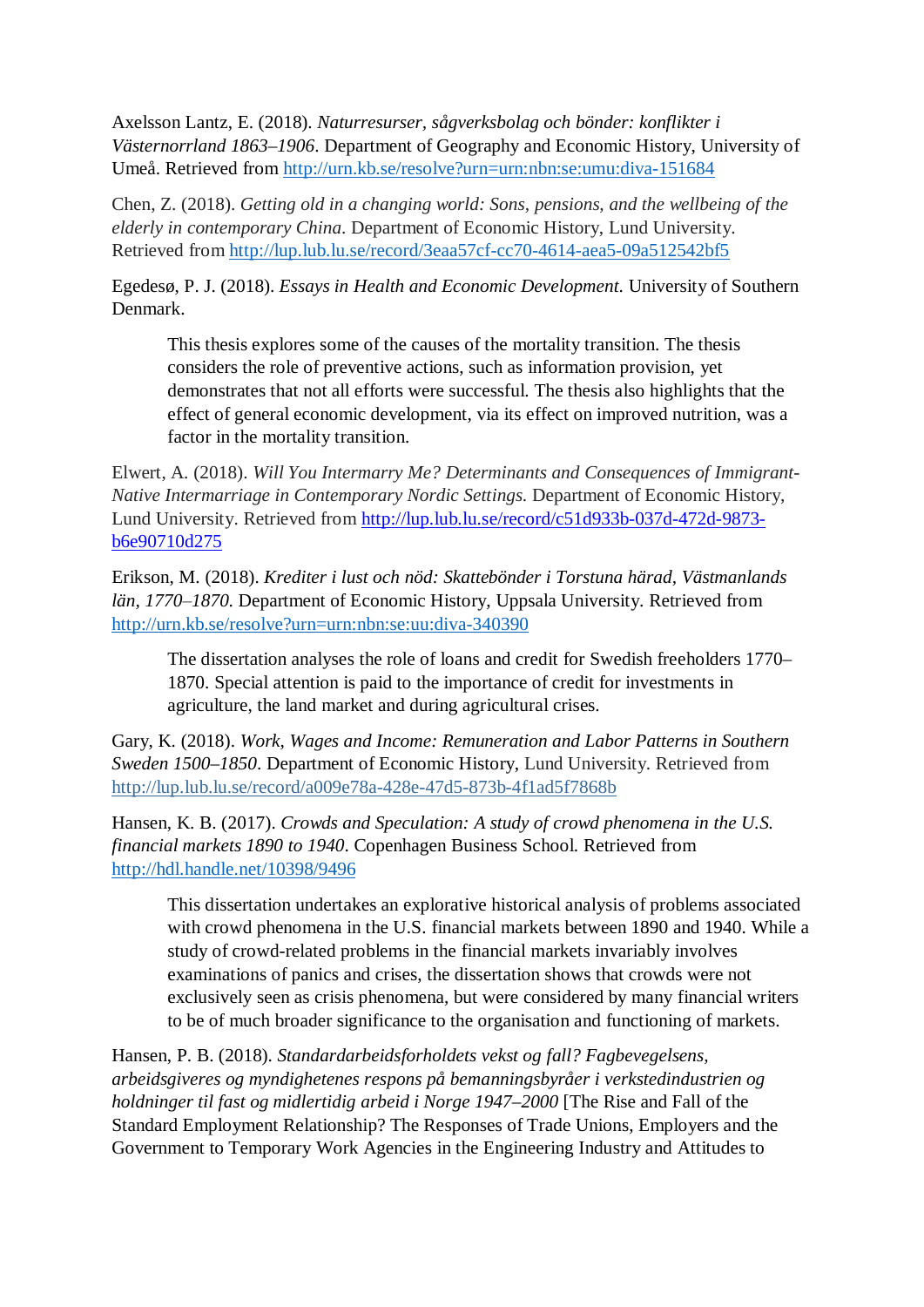Permanent and Temporary Work in Norway 1947–2000]. Department of Archaeology, Conservation and History, University of Oslo.

Research on the Standard Employment Relationship, i.e. full-time permanent employment in a bilateral employment relationship, and non-standard employment relationships, is largely carried out by social scientists paying attention to changes in labor markets from the 1990s onwards. This thesis analyzes the changing content of the standard employment relationship as a social and legal norm in Norway in the period from 1947 to 2000. The thesis also discusses how standards for typical employment relationships were established, challenged, and changed.

Halvas Bjerre, J. (2018). *Excluding the Jews: The Aryanization of Danish-German Trade and German Anti- Jewish Policy in Denmark 1937–1943*. Doctoral School of Organisation and Management Studies, Copenhagen Business School. Retrieved from http://hdl.handle.net/10398/9692

The first part of this dissertation shows that from 1937 National Socialist Germany attempted to Aryanize, remove Jews, from its foreign trade relations in a structured effort headed by the Reichsstelle für den Auβenhandel (RfA). Using Denmark as a case I reveal that race became a decisive criterion in order to trade with Germany, and by September 1942 the German diplomatic leadership in Copenhagen reported that 'Jewish' influences had been largely removed from Danish-German trade relations. Based on these findings we need to recognize that in the pre-war period Nazi racial doctrine was an integral part of foreign trade relations and could potentially cause economic losses for Jewish businesses, while governments at large had to respond to racial trade discrimination.

Jansson, M. (2017*). Making Metal Making: Circulation and Workshop Practices in the Swedish Metal Trades, 1730–1775*. Department of Economic History, Uppsala University. Retrieved from http://urn.kb.se/resolve?urn=urn:nbn:se:uu:diva-320274

Johansson, P. (2017). A Silent Revolution: The Swedish Transition towards Heat Pumps, 1970–2015. School of Industrial Engineering and Management, Stockholm. Retrieved from http://urn.kb.se/resolve?urn=urn:nbn:se:kth:diva-216425

Kochetkova, E. (2017). The Soviet forestry industry in the 1950s and 1960s: a project of modernization and technology transfer from Finland. Department of Economic and Political Studies, University of Helsinki. Retrieved from http://urn.fi/URN:ISBN:978-951-51-2610-8

This dissertation presents an interdisciplinary study in economic history based on technology transfers from Finland to the Soviet Union cross the Cold War borders. The research is based on a vast array of new historical sources and combines the methodologies of economic, technological, environmental, and socio-cultural histories to explain the roles of natural resources (forests), technology transfers, innovations, and cross-border communications in the planned economy.

Komulainen, A. (2018). *Valloittavat osuuskaupat: päivittäistavarakaupan keskittyminen Suomessa 1879–1938* [The Great Consumer Co-ops - the Centralization of Grocery Retailing in Finland 1879*–*1938]. Faculty of Arts, University of Helsinki. Retrieved from http://urn.fi/URN:ISBN:978-952-94-1077-4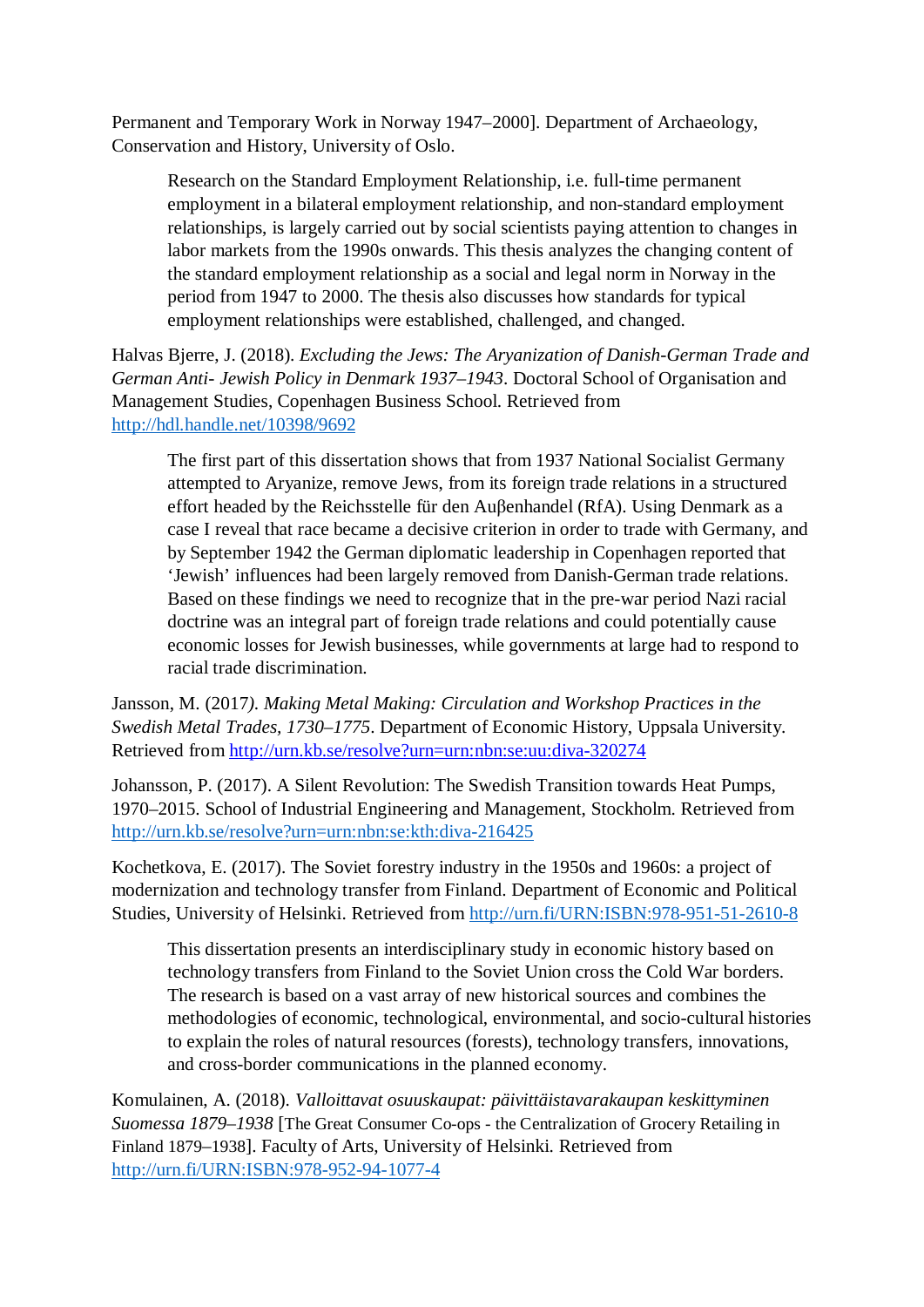Thesis argues that the centralization of grocery retailing in Finland occurred well before 1938. It was primarily caused by the strong consumer co-ops, and the centralization also helped everyday life of consumers.

Kuorelahti, E. (2018). Who wants a cartel? Regulating European timber trade in the nineteenthirties. Faculty of Arts, University of Helsinki. Retrieved from http://urn.fi/URN:ISBN:978- 951-51-4480-5

By analysing the role of governments, banks, and the League of Nations, this dissertation explores how politics and diplomacy intertwined in the process of making and maintaining international commodity cartels in the 1930s. It shows that sometimes firms were the least enthusiastic partners in creating cartels.

Lazuka, V. (2017). *Defeating Disease: Lasting Effects of Public Health and Medical Breakthroughs between 1880 and 1945 on Health and Income in Sweden.* Department of Economic History, Lund University. Retrieved from http://lup.lub.lu.se/record/1cba7526- 042f-43fe-9005-6f6bc8cbf862

Lennard, J. (2018). *Economic Fluctuations in the United Kingdom, 1750–1938*. Department of Economic History, Lund University. Retrieved from http://lup.lub.lu.se/record/62bd6b25- 7662-46d5-9b2c-bbf4d3439364

This dissertation uses new data and novel econometric methods to identify the causes of fluctuations in the British economy between 1750 and 1938. Modern drivers of the business cycle, such as shocks to regions, monetary policy, uncertainty and banking crises, were also important perturbations between the Industrial Revolution and the Second World War.

Lewén, A. (2017). *Resfeber: Berättelser från semesterns barndom 1938−1959*. Department of Economic History, University of Stockholm. Retrieved from http://urn.kb.se/resolve?urn=urn:nbn:se:su:diva-146885

Lundström, M. (2017). *The Making of Resistance: Brazil's Landless Movement and Narrative Enactment*. Department of Economic History, University of Stockholm. Retrieved from http://urn.kb.se/resolve?urn=urn:nbn:se:su:diva-136165

This dissertation advances the economic-historical focus on social movement formation. Empirically combining quantitative corpus analyses, meta-analysis of academic literature, and ethnographic field studies, the study demonstrates how a Brazilian history from below produces a vibrant narrative that enables participants of Brazil's Landless Movement to take part in its continuity. By documenting that narrative enactment, the dissertation acknowledges the dynamics of a social movement historiography in the making.

Matilainen, R. (2017). *Production and consumption of recreational gambling in twentiethcentury Finland*. Department of Political and Economic Studies, University of Helsinki. Retrieved from http://urn.fi/URN:ISBN:978-951-51-3282-6

The history of Finnish gambling from the 19th century to the 21st century can be formulated into three dispositifs: prohibition dispositif, common good dispositif, and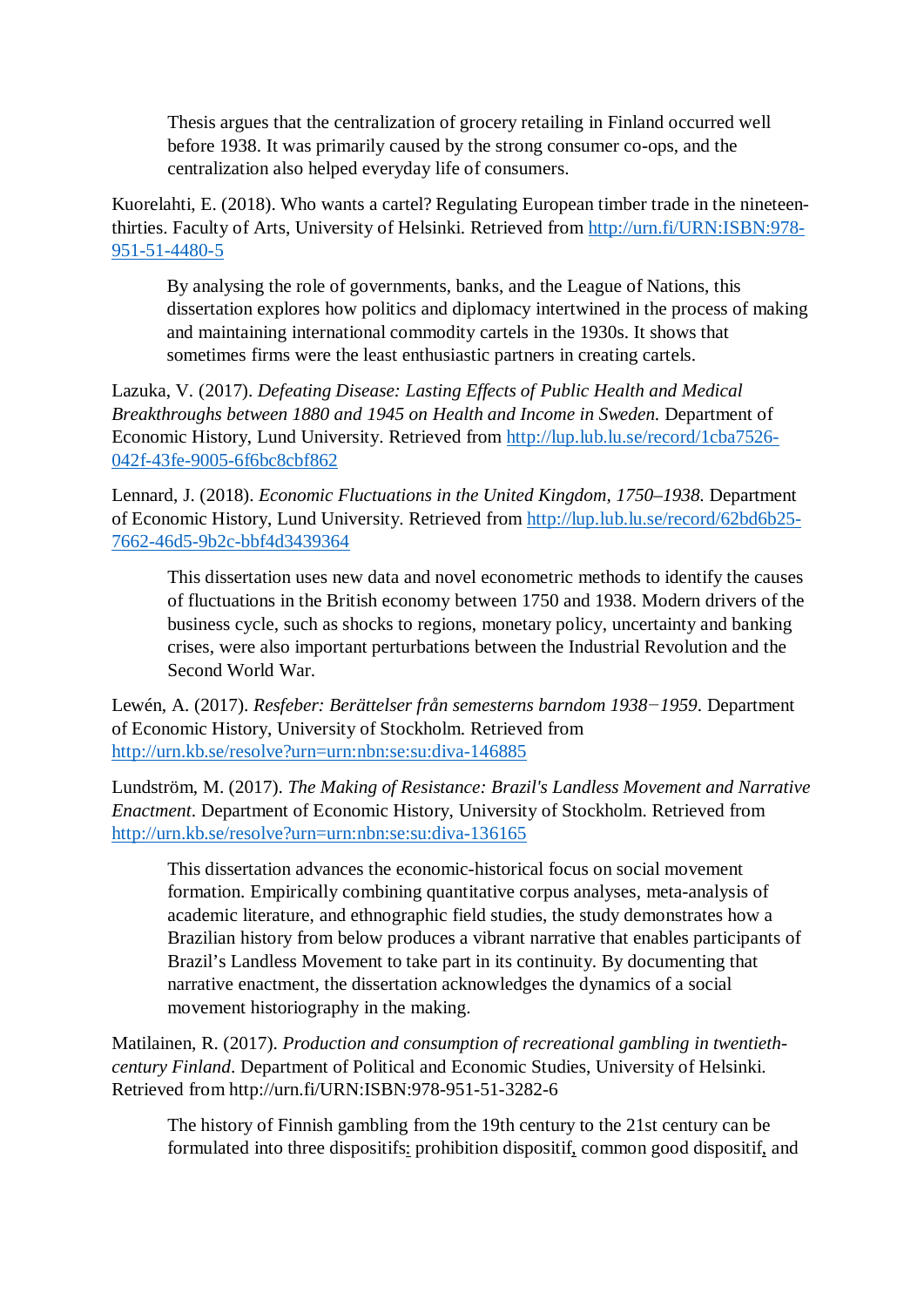risk dispositif. The research offers new insights into the role of state-governed (gambling) monopolies for economic historians.

Molinder, J. (2017). Interregional Migration, Wages and Labor Market Policy: Essays on the Swedish Model in the Postwar Period. Department of Economic History, Uppsala University. Retrieved from http://urn.kb.se/resolve?urn=urn:nbn:se:uu:diva-324443

The role of the Swedish model in underpinning the structural changes of the 1950s and 1960s has been widely debated. The dissertation uses new data to re-evaluate the drivers of economic change during the period and shows that features such as the solidaristic wage policy and the mobility-oriented labor market policies played less of a role than previously thought.

Mäntylä, M. (2018). *Kartanot ja kaupunki: Lähiympäristön suurtilojen suhde Tampereen kaupunkiin 1890–1930* [Manor Estates and the Towns: The Large Farms near Tampere and their Connections to Tampere 1890–1930]. Faculty of Social Sciences, University of Tampere. Retrieved from http://urn.fi/URN:ISBN:978-952-94-0764-4

The study shows the diverse influence of large-scale landowners as part of urban governance: they used power and also negotiated how power was used in the town. The manor estates were economically more a part of urban society than of the rural society in which they were located.

Möttönen, T. (2017). *Kasvun tekijät: Tutkimus Suomen teollistumisen ajan perustajayrittäjistä 1870–1990* [Growth makers: The founder entrepreneurs in Finland from 1870 to 1990]. Department of History and Ethnology, University of Jyväskylä. http://urn.fi/URN:ISBN:978-951-39-7017-8

The dissertation examines highly successful company founders in Finland from 1870 to 1990. The thesis sheds new light on entrepreneurship and the development of the Finnish economy and Finnish society, and participates in the debate about entrepreneurship from the perspective of business history.

Nielsen, H. (2017). *Coal, commerce and communism: Empirical studies on energy history in the Czech Republic*. Department of Economic History, Lund University. Retrieved from http://lup.lub.lu.se/record/9c488ad2-4bcd-4846-902b-d4ab7615f482

This thesis employs an international comparative perspective to empirically analyse the Czech energy transition between 1830 and 2010. It addresses the utilization of energy in shaping modern economic growth through structural and technological change and the implications of those changes for specialization and foreign trade. New historical data is collected and utilized to investigate the impact of changing institutional settings on energy and economic growth.

Pasay, S. L. (2017). *Stable Media in the Age of Revolutions: Depictions of Economic Matters in British and Swedish State Newspapers, 1770–1820*. Department of Economic History, Uppsala University. Retrieved from http://urn.kb.se/resolve?urn=urn:nbn:se:uu:diva-312465

This dissertation examines how economic matters were depicted between 1770 and 1820 in two European kingdoms: Britain and Sweden. State newspapers, a form of stable media, are investigated to understand how economic matters were expressed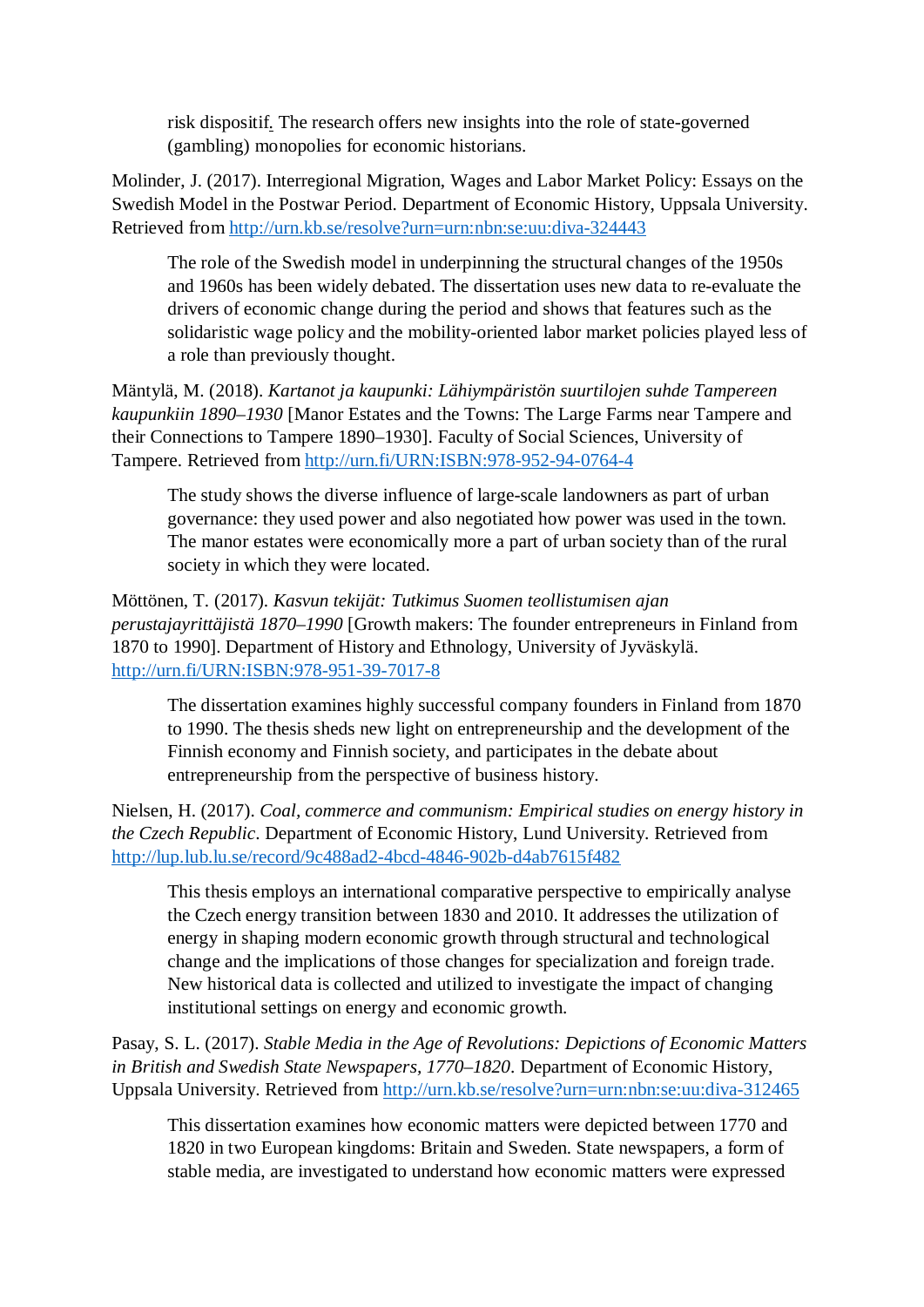during an age of revolutions, a new approach to understanding the economy from an historical perspective. The results show how early modern economic matters can be viewed beyond a quantitative context with increasing abstractness, separation and emphasis as part of the state's attempts to inform and manage the loyalty of populations.

Sabo, J. (2017). *Reglerad sprängkraft: dynamiten, staten och den svenska civila sprängmedelsindustrin 1858–1950* [A regulated explosive force: Dynamite, the Government and the Swedish civilian explosives industry 1858–1950]. University of Umeå. Retrieved from http://urn.kb.se/resolve?urn=urn:nbn:se:umu:diva-141078

The study analyses the major decision-making processes of the Swedish civilian explosives industry during the period 1858–1950. The dissertation provides knowledge about how society´s regulation of different industries has evolved and how state and private actors have acted in the development of new regulations.

Sahari, A. (2018). *Valtio ja suurteollisuuden synty: Laivanrakennusteollisuuden kehittyminen yhteiskunnallisissa teknopoliittisissa järjestelmissä Suomessa 1918–1954* [The state and the making of big industry: the development of the shipbuilding industry within the societal, technopolitical systems in Finland, 1918–1954]. Faculty of Arts, University of Helsinki. Retrieved from http://urn.fi/URN:ISBN:978-951-51-4615-1

The thesis re-examines the role of the state in developing maritime technology and industrial capacity. It provides a new meso-level technopolitical interpretation of Finnish war reparations to USSR (1944–1952) through the critique of micro-business and macro-economic history.

Seppälä, J. (2018). *Institutional perspectives on retailing: rethinking the adoption of largescale retailing in Finland*. Department of History and Ethnology, University of Jyväskylä. Retrieved from http://urn.fi/URN:ISBN:978-951-39-7473-2

Besides offering a new perspective on Finnish retail history, the dissertation contributes to the emerging field of management and organizational history. In particular, the study advances the theoretical understanding of institutions within the neo-institutionalist view of organization studies.

Solbakken, E. T. (2018). *The wealth of a young nation: On voting rights, financing plights, and long-run wealth inequality in Norway*. Department of Economics, University of Oslo. Retrieved from http://urn.nb.no/URN:NBN:no-67683

This dissertation studies Norway's economic transformation from independence from Denmark in 1814 and onwards, by analyzing the presence of favoritism in the newly founded government, the impact of suffrage expansions on public good provision, and by constructing a comparable series on the distribution of wealth for the 20th century. Taken together, it provides novel evidence on the development of Norwegian institutions and the development in inequality.

Sundelin, A. (2018). Expensive living and costly entertainment: Britons as aspiring consumers in Jamaica c. 1750–1810. Faculty of Arts, Psychology and Theology, Åbo Akademi. Retrieved from http://urn.fi/URN:ISBN:978-951-765-908-6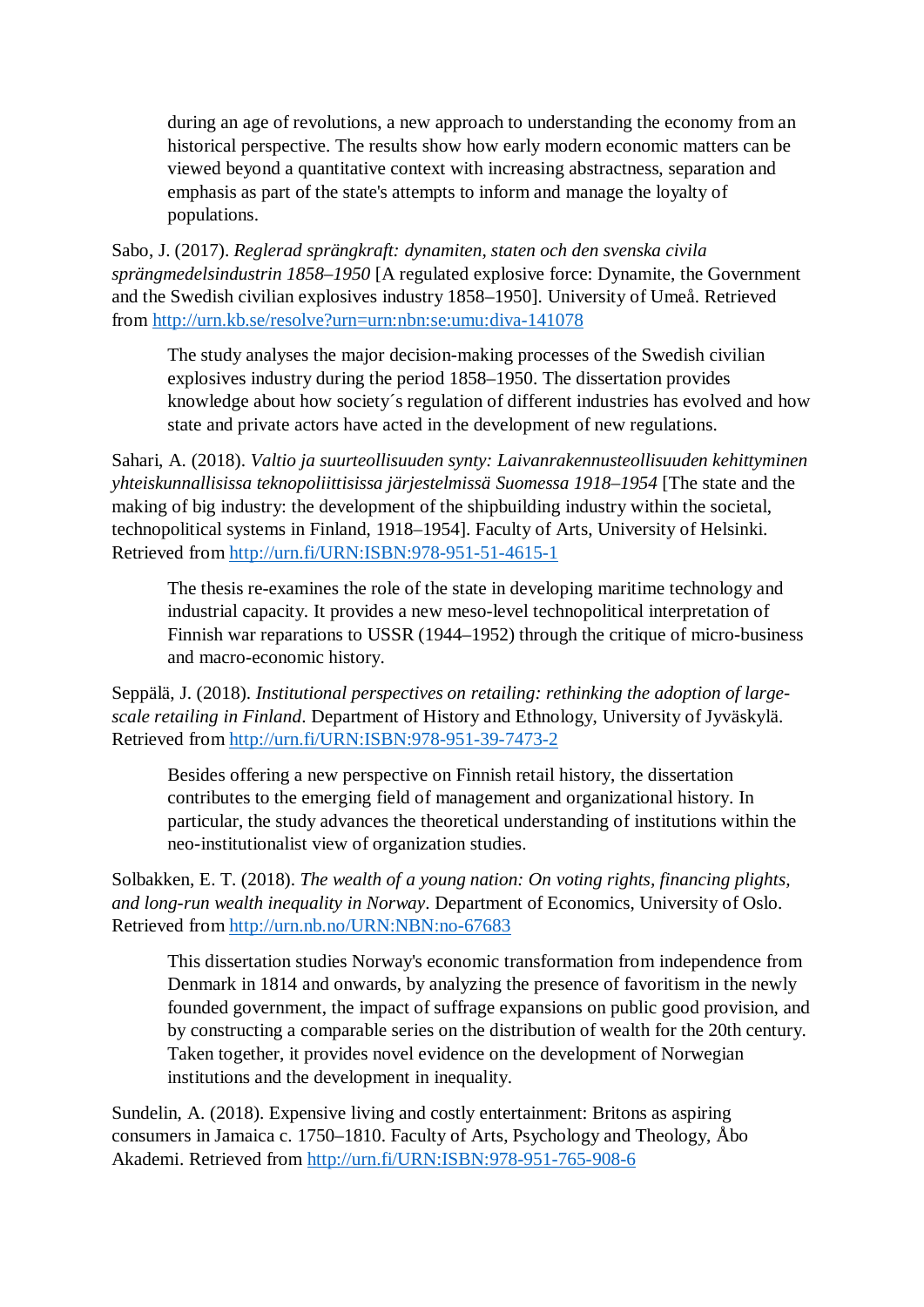This study examines how the colonists in Jamaica tried to lead a fashionable lifestyle. By focusing on the white inhabitants of the island as consumers, rather than slaveowners or traders, this thesis contributes to research within the history of consumption.

Sztern, S. (2017). Russia on the Move - The Railroads and the Exodus from Compulsory Collectivism 1861–1914. Department of Economic History, Lund University. http://lup.lub.lu.se/record/3a2225d9-5244-4883-9b83-1b43f58da694

The measurable impact of railroads on Russia's pre-Revolution modernization including the peasantry's transition to rationalism and individualism, transforming the landholding system, cannot be overestimated. I anticipate a novelty-laden disputation with Prof. Robert Fogel.

Söderbaum, H. (2018). From Oligarch to Benefactor? Legitimation Strategies among the Wealthy Elite in Post-Soviet Ukraine. Department of Economic History, Uppsala University. Retrieved from http://urn.kb.se/resolve?urn=urn:nbn:se:uu:diva-355296

This thesis explores how wealthy actors in post-Soviet Ukraine seek to legitimize their extraordinary positions in society through elite giving and media strategies. The thesis develops an analytical tool inspired by a plurality of disciplines. The analysis sheds light on the agency of individual actors in relation to oligarchy as a social system, moreover, it contributes to the understanding of the role of elite giving in transition economies as well as in social change movements.

Söderhäll, M. (2018). *Planering och placering: Den modernistiska stadsplaneringen och restaurangnäringens geografi i Stockholm 1930–2017*. Department of Economic History, Uppsala University. Retrieved from http://urn.kb.se/resolve?urn=urn:nbn:se:uu:diva-360292

The dissertation discusses the effects of modernist planning of the location of urban restaurants in Stockholm. The main finding is that the effect was non-trivial and heterogeneous across different parts of the city.

Tegunimataka, A. (2017). *Trajectories of Integration: Naturalization, Intermarriage and Education in Denmark, 1980–2015*. Department of Economic History, Lund University. Retrieved from http://lup.lub.lu.se/record/cc303c2e-deb6-4ff0-9170-6245967ce50b

Thavenius, R. (2017). *Elektrotekniska industrins ledande tråd: AB Dahréntråd och svensk lindningstrådsindustri 1945–1980*. Department of Economy and Society, Gothenburg University. Retrieved from http://hdl.handle.net/2077/51757

This dissertation is a study of Swedish manufacturers of insulated winding wire and the market forces surrounding the industry between 1945 and 1980. It shows how a small family owned company with an entrepreneurial and patriarchal leadership style and the family's tendency to re-invest profits became an important foundation for the company's autonomy and expansion until its acquisition by the ASEA in 1973.

Theodoridis, D. (2018). *Development constrained – Essays on land as a factor in nineteenthcentury industrialization and trade.* Department of Economy and Society, Gothenburg University. Retrieved from http://hdl.handle.net/2077/55302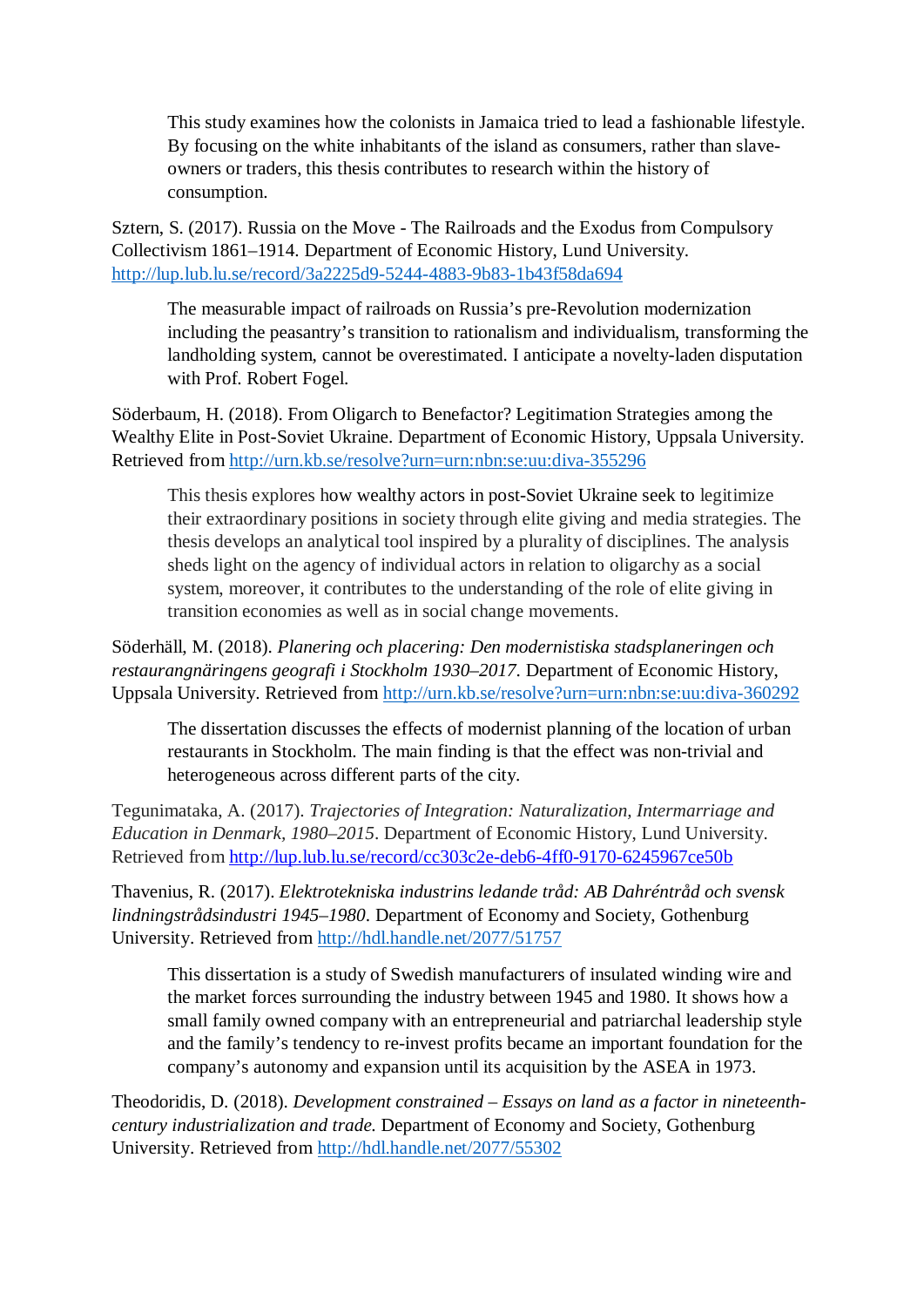This dissertation investigates the material circumstances that underpinned industrialization throughout the nineteenth century. Through a series of four research essays, it examines the changing role of natural resources, and specifically that of land, for economic development during the era of the first industrialization.

Toivanen, T. (2018). *Pohjoinen polku kapitalismin ympäristöhistoriaan: Tervakapitalismi, yhteisvauraus ja sosioekologinen mullistus 1800-luvun Kainuussa* [A Northern Path to an Environmental History of Capitalism: Tar Capitalism, the Commons and Socio-Ecological Turmoil in Nineteenth-Century Kainuu]. Faculty of Social Sciences, University of Helsinki. Retrieved from http://urn.fi/URN:ISBN:978-952-51-3354-0

The dissertation combines elements from economic, social and environmental history and researches why and how an historically specific formation of social power, tar capitalism, expanded and took root in nineteenth-century northern Finland in the region known as Kainuu. The study uses the findings from historical research on the transformation in Kainuu's sources of livelihood, social relations and conceptions of nature to reinterpret the theoretical discussions on the origins and development of capitalism and develops a research perspective called an environmental history of capitalism.

Turunen, R. (2017). *Velka, vararikko ja tuomio: konkurssi ja sen merkitykset 1800-luvun suomalaisissa kaupungeissa* [Debt, financial ruin and judgement: Bankruptcy and what it meant in Finnish cities in the nineteenth century]. Department of History and Ethnology, University of Jyväskylä. Retrieved from http://urn.fi/URN:ISBN:978-951-39-7256-1

This study is the first analysis of the reasons, consequences and meanings of economic misfortune in 19th-century Finland. It gives a useful basis for further studies contemplating the prerequisites of  $19<sup>th</sup>$ -century business life.

Uppenberg, C. (2018). *I husbondens bröd och arbete: kön, makt och kontrakt i det svenska tjänstefolkssystemet 1730–1860* [Servants and masters. Gender, contract, and power relations in the servant institution in Sweden, 1730–1860]. Department of Economy and Society, University of Gothenburg. Retrieved from http://hdl.handle.net/2077/55921

By studying power relations among masters and servants during the agrarian revolution in Sweden, this thesis shows that the servant position underwent a discursive feminization, and those aspects point to a situation where the servant position became feminized and wage labour became a new power base for men. This leads to the conclusion that servants were already regarded less as family members and more as part of modern labour relations during the agrarian revolution.

Widmalm, H. (2018). *Exploring the Mores of Mining: The economy of the Great Copper Mine, 1716–1724*. Department of Economic History, Uppsala University. Retrieved from http://urn.kb.se/resolve?urn=urn:nbn:se:uu:diva-358178

Wiell, K. (2018). *Bad mot Lort och Sjukdom: Den privathygieniska utvecklingen i Sverige 1880–1949*. Department of Economic History, Uppsala University. Retrieved from http://urn.kb.se/resolve?urn=urn:nbn:se:uu:diva-360875

This thesis explores and presents conclusions on the background, motives, changes, and arguments of personal hygiene in the early 19th and 20th centuries in Sweden,